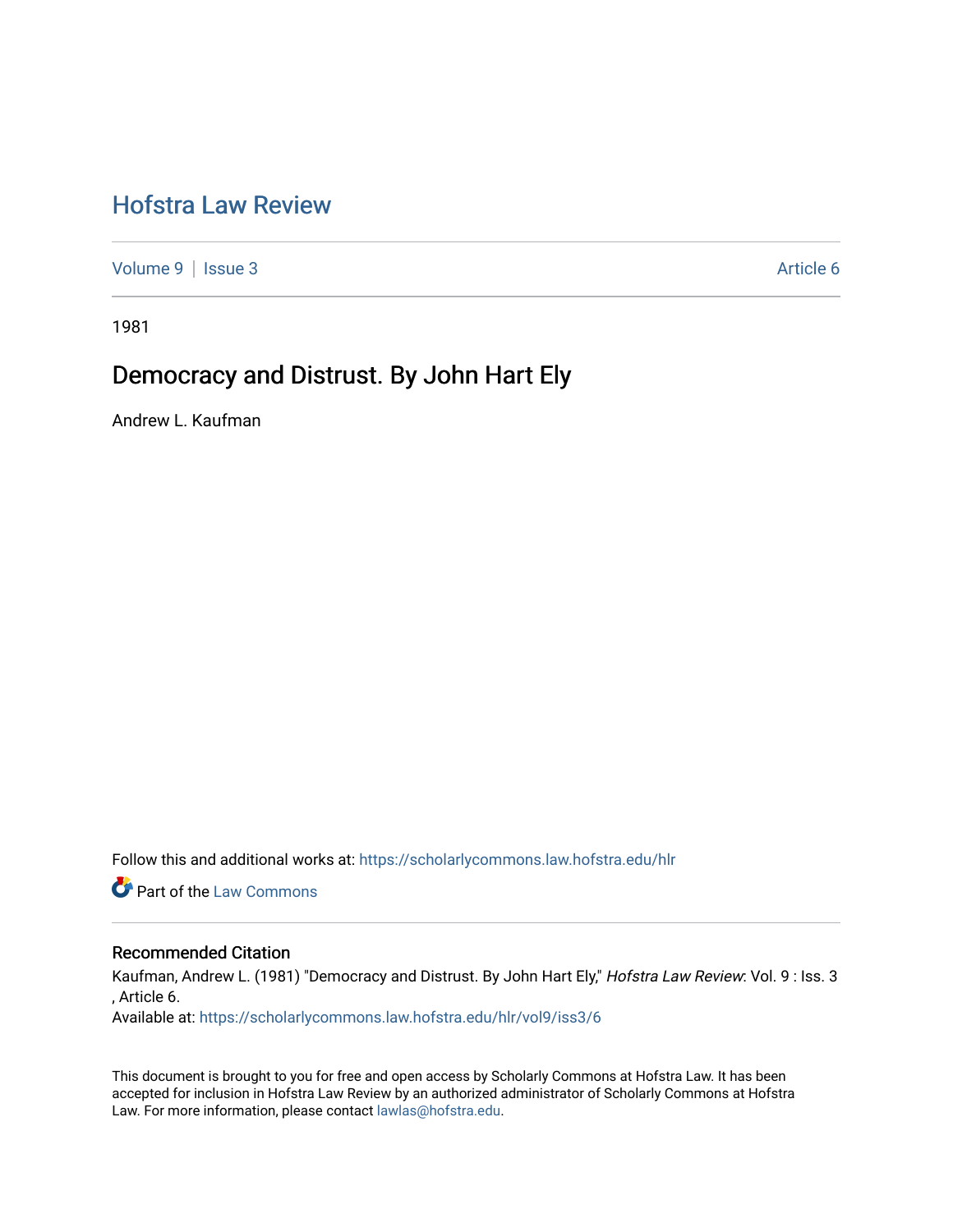# **BOOK REVIEW**

DEMOCRACY AND DISTRUST. By JOHN HART ELY.\* Cambridge: Harvard University Press, 1980. Pp. viii, 261. \$15.00.

### *Andrew L. Kaufman\*\**

My opinion of John Ely's new book, *Democracy and Distrust,* is revealed by the fact that I agreed to write this review. I do not ordinarily review books by friends or colleagues; criticism would be indelicate and praise suspect. Ely's book is so wonderful and so important and it issues such a challenge to scholarly debate that I have made an exception. This is the rare book that lives up to its dust-cover raves. It must be read by anyone who has any interest in the role of courts in our constitutional scheme. And it can be read easily. Ely is that rare modem legal scholar who knows how to present the most subtle and complex thought in simple English, with charm and often with humor. Beg, borrow, or better yet buy this book, for you will want to have it in your library. The subject is timeless.

> $\star$ **x**

The book has several major themes. It begins with a discussion of the major alternative views of the appropriate method of constitutional adjudication. Ely uses the currently popular labels of interpretivism and noninterpretivism:

the former indicating that judges deciding constitutional issues should confine themselves to enforcing norms that are stated or clearly implicit in the written Constitution, the latter the contrary view that courts should go beyond that set of references and enforce norms that cannot be discovered within the four corners of the document.<sup>1</sup>

Addressing interpretivism first, Ely points to its obvious attractions. Our usual conception of a court's role in interpreting a

<sup>\*</sup> Professor of Law, Harvard University.

<sup>\*\*</sup> Professor of Law, Harvard University,A.B., 1951, LL.B. 1954, Harvard University.

**<sup>1.</sup> J. ELY,** DEMOCRACY **AND DISTRUST** 1 (1980) (footnote omitted) (citing Grey, *Do We Have an Unwritten Constitution?,* **27 STAN.** L. REV. 703 (1975)).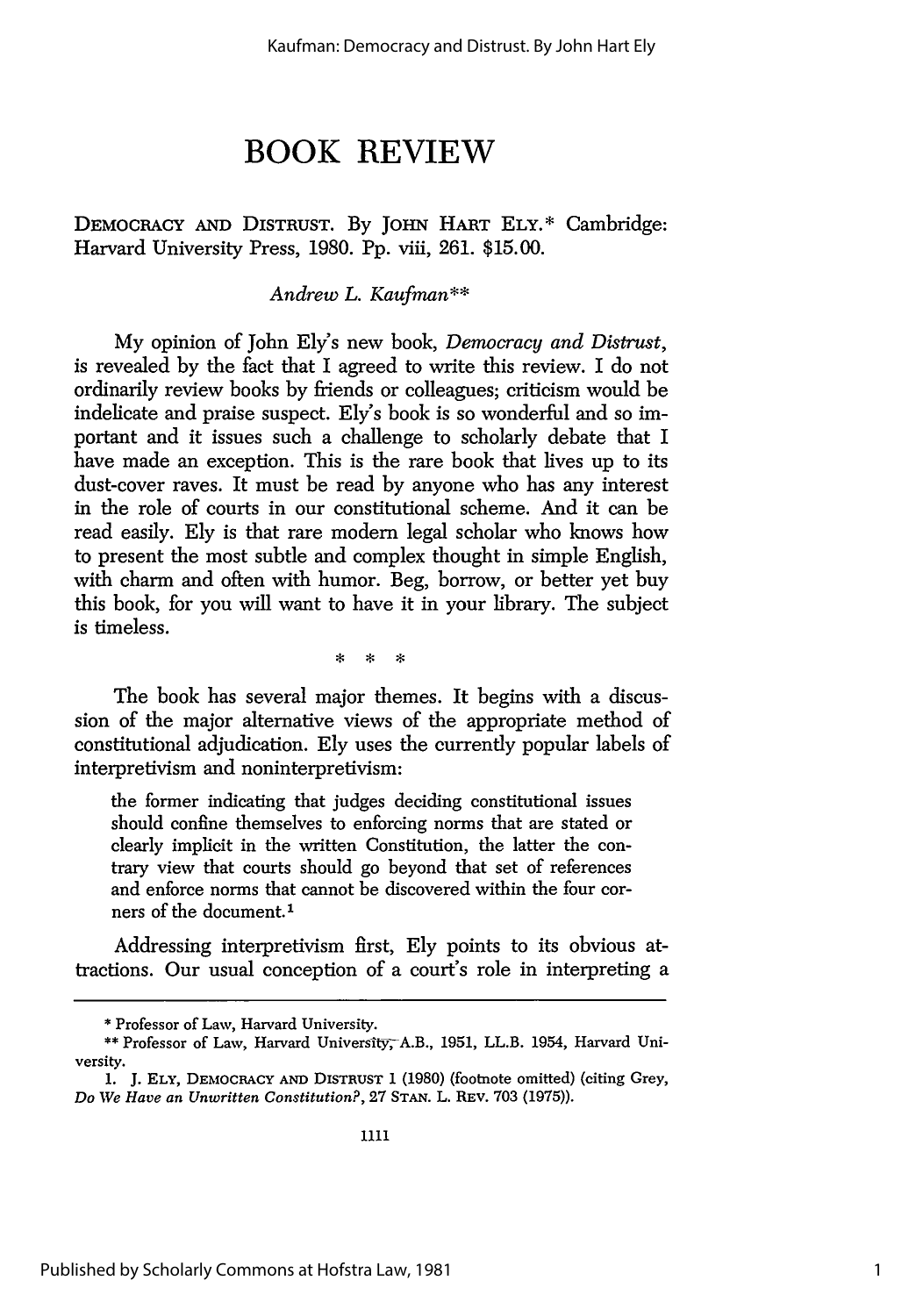writing is that it limits itself to the express or implicit purposes of the language. Any other theory has enormous difficulty "reconcillingl itself with the underlying democratic theory of our government."<sup>2</sup> He distinguishes two kinds of interpretivism. The first is a "clause bound" interpretivism that seeks to interpret a constitutional provision on the basis of its language and any relevant legislative history. The second is a broad form of interpretivism proceeding from a realization that a more open-ended constitutional provision cannot be sensibly interpreted solely on the basis of its language and legislative history, and so looks beyond these criteria. It derives meaning, however, from "general themes of the entire constitutional document and not from some source entirely beyond its four corners."<sup>3</sup> I am sure that no one will accuse me of the premature revelation that "the butler did it" if I say that a broad-form, process-oriented interpretivism is Ely's choice.

First, however, Ely demolishes the contenders. Clause-bound interpretivism is easy. Moving from the somewhat open-textured provisions of the Constitution, such as the first and eighth amendments, to the extremely open-ended equal protection clause, privileges or immunities clause, and ninth amendment,<sup>4</sup> Ely demonstrates quite persuasively that these important provisions cannot sensibly be interpreted within their four corners. While their language and history indicate general concerns, their more specific contents are simply not apparent. I am delighted to see the powerful support he gives to arguments for a major substantive role for both the privileges or immunities clause and the ninth amendment,<sup>5</sup> for I have long thought that they were the appropriate um-

1112

His argument is not made for the esthetic purpose of tidying up the Court's historically muddled treament of the fourteenth amendment. **Ely** sees the Court's faltering protection of so-called "procedural" due process in Paul v. Davis, 424 U.S. 693 (1976), and its progeny as attributable, at least in part, to its fear of the unconfined nature of the due process clause after "substantive" due process was re-<br>invigorated. J. ELY, *supra* note 1, at 19.

5. J. ELY, *supra* note 1, at 22-30, 34-41. Ely quotes with approval Justice

<sup>2.</sup> *Id.* at 4.

<sup>3.</sup> *Id.* at 12.

<sup>4.</sup> Ely argues that the privileges or immunities clause and the ninth amendment, and not the due process clause, should have been the vehicles for consideration of constitutional issues, other than those relating to fair procedures, that are not specifically dealt with elsewhere in the Constitution. *Id.* at 22-41. His argument, based on the language and history of the ninth and fourteenth amendments, is quite powerful, except that it becomes marred to some extent by his rather expansive no- tions of process.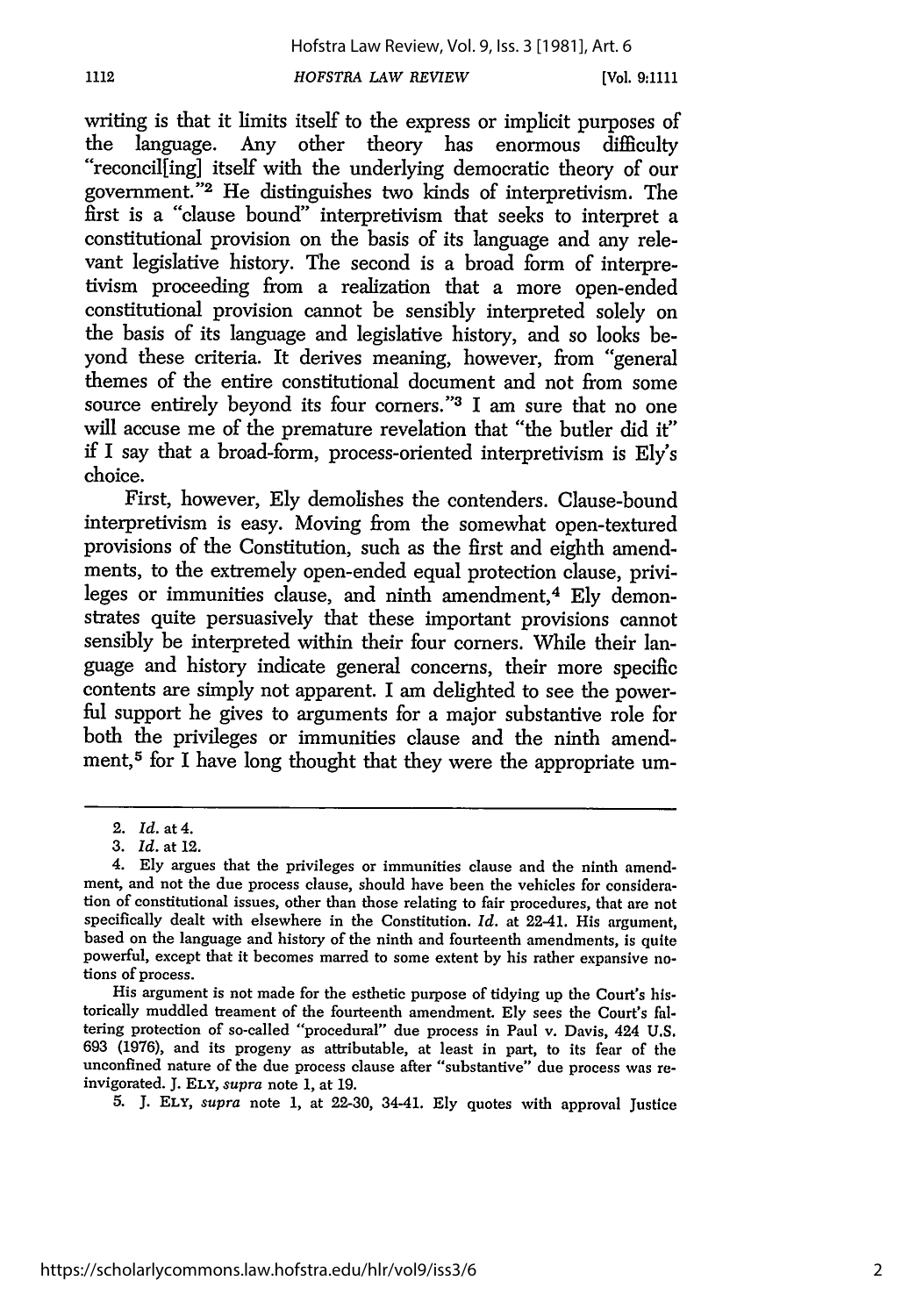*BOOK REVIEW*

brellas under which much of substantive due process should have been sheltered.

Ely's demonstration of the "impossibility of a clause-bound interpretivism" ends on a curious note that sets the tone for the rest of the book. He states: "If a principled approach to judicial enforcement of the Constitution's open-ended provisions cannot be developed, one that is not hopelessly inconsistent with our nation's commitment to representative democracy, responsible commentators must consider seriously the possibility that courts simply should stay away from them."<sup>6</sup> There are, of course, other possibilities. If there is a clash between the words of the open-ended provisions and some theory of "representative democracy," Ely's common sense insistence that we focus heavily on the words of the document points to the conclusion that the words should prevail. After all, "representative democracy" is not constitutional language. Any potential theory of "democracy" that is to be given constitutional status by inference should be inferred from *all* the provisions of the Constitution, including the very important open-ended provisions. Such a prospect might cause one with Ely's concerns to reexamine the institution of judicial review itself. Short of that, however, a new amendment-e.g., the fourteenth amendmentought not to be viewed as judicially unenforceable because judges or scholars think its judicial enforcement to be inconsistent with their view of "our representative democracy." That would be the height of anti-constitutionalism.

Ely does not pursue this hypothetical problem. Instead, he next considers an alternative theory of constitutional adjudication, noninterpretivism, by which the content of open-ended constitutional clauses is provided by identifying those principles that seem "fundamental" at any given time. He identifies several methodologies for selecting those principles: The judge's own values, natu-

6. J. ELY, *supra* note 1, at 41.

**1981]**

Field's dissent in the Slaughter-House Cases, 83 U.S. (16 Wall.) 36 (1872), which observed that if the privileges or immunities clause

only refers, as held by the majority of the court in their opinion, to such privileges and immunities as were before its adoption specially designated in the Constitution or necessarily implied as belonging to citizens of the United States, it was a vain and idle enactment, which accomplished nothing, and most unnecessarily excited Congress and the people on its passage.

*Id.* at 96 (Field, J., dissenting), *quoted in* J. **ELY,** *supra,* at 22. As to the ninth amendment, Ely's point is simply that to reject its open-textured provision of rights and yet accept substantive interpretations of the due process clause "puts the world exactly upside down **....** for whereas the Due Process Clause speaks of process, the Ninth Amendment refers to unenumerated rights." J. **ELY,** *supra* note 1, at 34.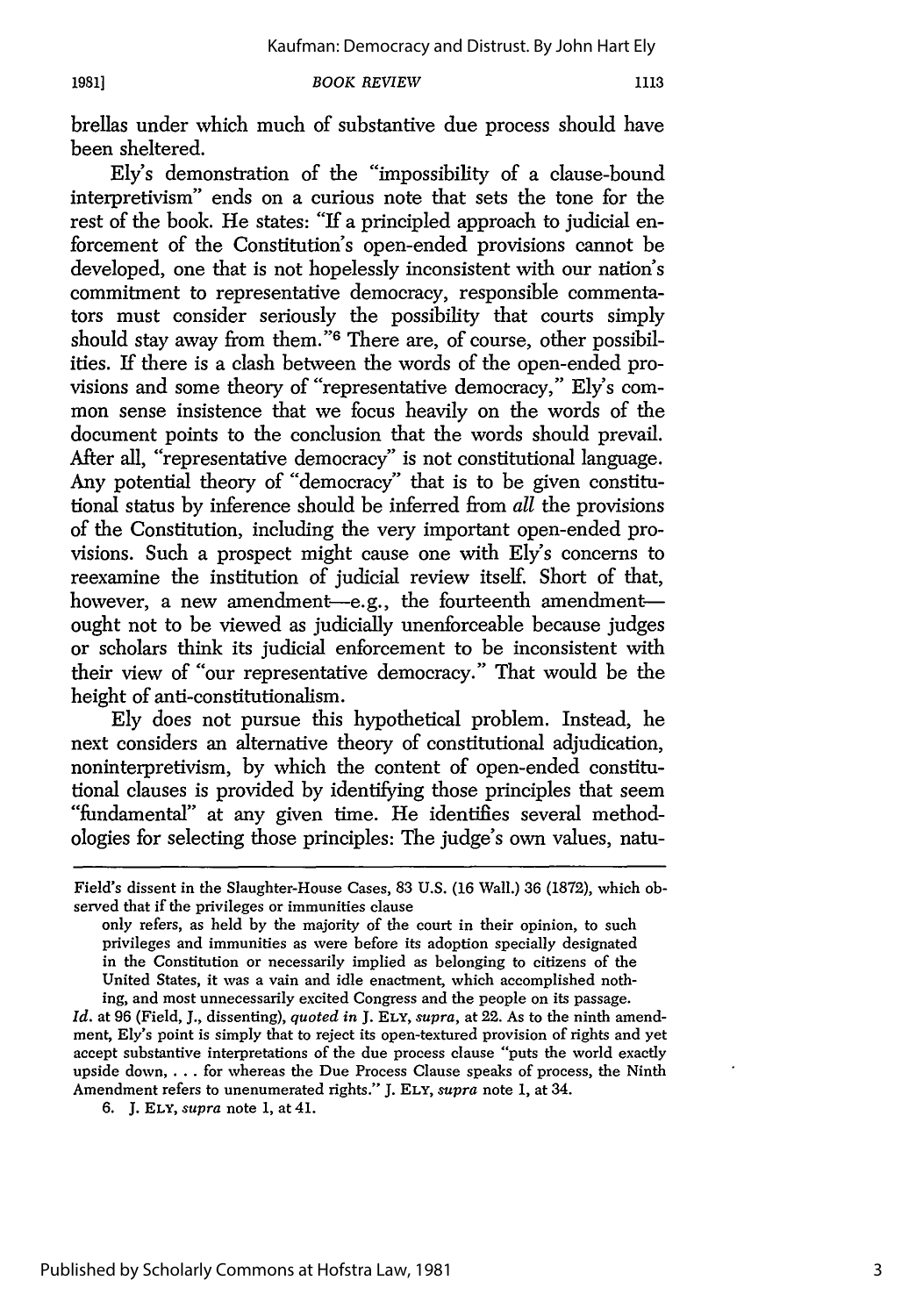**[Vol. 9:1111**

ral law, neutral principles, reason, tradition, consensus, and predicting progress. The judge's own values<sup>7</sup> is Ely's bugaboo for, although that methodology is seldom advocated openly, he believes that judges who adopt the noninterpretivist position often reach decisions based simply on their own values. Natural law<sup>8</sup> is quickly dismissed as either providing such general or abstract principles as to be useless in adjudication or as losing its universality if specific content is sought. Herbert Wechsler's neutral principles<sup>9</sup> also fail the test because they "do not provide a source of substantive content."<sup>10</sup> Reason,<sup>11</sup> that is, moral reasoning, also fails because it provides too much substantive content. One person's moral right is so often another's moral wrong. Tradition<sup>12</sup> has a similar problem: Whose tradition? Moreover, tradition, which is backward looking, seems an odd source of values for an open-ended provision capable of growth.

Consensus13 is viewed more seriously because it ends up as the touchstone for arguments based on tradition and neutral principles. Ely first takes note of the growing literature that indicates the lack of real societal consensus on most issues, and then argues the difficulty of establishing what the consensus is, assuming there is one. Thus, consensus turns out to be as useless as natural law-too general or controversial. Moreover, acting on the basis of consensus is more appropriate for legislators than for courts, and, however true it is that legislatures may not be wholly democratic, they are certainly more so than courts. Finally, if the purpose of providing content to the Constitution's open-ended provisions is to "protect the rights of individuals and minority groups against the actions of the majority  $\dots$  it makes no sense to employ the value judgments of the majority as the vehicle for protecting minorities from the value judgments of the majority." $14$  It is interesting to note that "individuals and minority groups" at the beginning of the thought becomes "minorities" at the end. Ely's argument becomes less compelling if one thinks in terms of "individuals" instead of "minorities." For in protecting specific individuals in particularized

*7. Id.* at 44-48.

- **11.** *Id.* at 56-60.
- 12. *Id.* at 60-63.
- 13. *Id.* at 63-69.
- 14. *Id.* at 69 (footnote omitted).

<sup>8.</sup> *Id.* at 48-54.

<sup>9.</sup> *Id.* at 54-55.

<sup>10.</sup> *Id.* at 55.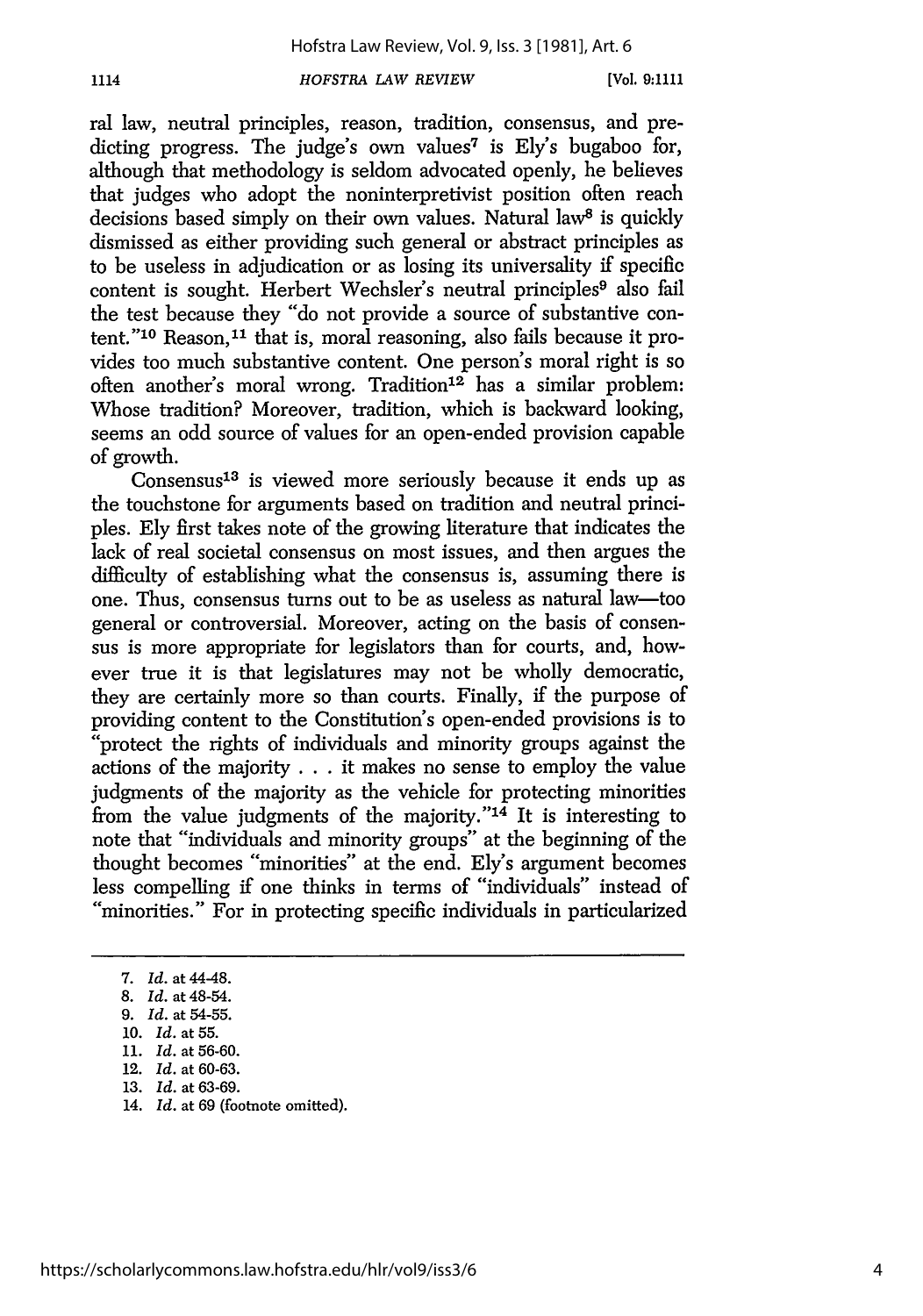situations, the more generalized views of the majority may well be an appropriate reference. Indeed, many would say that that is the spirit in which the Bill of Rights and other individual-rights provisions of the Constitution were passed. We shall return to this theme shortly.

The final methodology is called predicting progress.<sup>15</sup> That was Alexander Bickel's characterization of the Warren Court's philosophy.<sup>16</sup> Ely quickly disposes of the notion that such a goal should inform interpretation of the open-ended provisions of the Constitution by noting that all the difficulties of predictability, protection of minorities with the majority's values, and subjectivism are present in more aggravated form.

This brief summary does justice to neither the completeness nor the nuances of Ely's argument. An outline of his conclusions was necessary, however, because his rejection of the arguments for noninterpretivism prepares the way for his alternative methodology-broad-form interpretivism.

> $\ddot{\phantom{a}}$  $\ast$  $\mathbf{x}$

Ely's broad-form interpretivism, which he views as having been the approach of the Warren Court, sees a Constitution that ensures that the processes protecting particular individuals are scrupulously observed, that the broader political processes are kept open, and that society's habitual unequals are treated equally. None of these goals involves "announcing that good or value  $X$  [is] so important or fundamental [that] it simply [has] to be provided or protected."<sup>17</sup> Rather, they indicate a coherent theory of representative government that clears the channels of political change and corrects certain kinds of discrimination against minorities. Ely reviews the language of the Constitution and attempts to demonstrate that it is overwhelmingly concerned with process issues as he has defined them. He then concludes that his "representationreinforcing approach to judicial review"18 is supportive of the underlying premises of representative democracy, and that it involves the courts in tasks they are better qualified to perform than political officials.

Assigning a primarily process-oriented task to the Constitution is complementary to Ely's rejection of a substantive, value-oriented

18. *Id.* at 87.

<sup>15.</sup> *Id.* at 69-70.

**<sup>16.</sup> A.** BICKEL, THE **SUPREME COURT AND** THE IDEA OF **PROGRESS** (1970).

<sup>17.</sup> J. **ELY,** supra note **1,** at 74.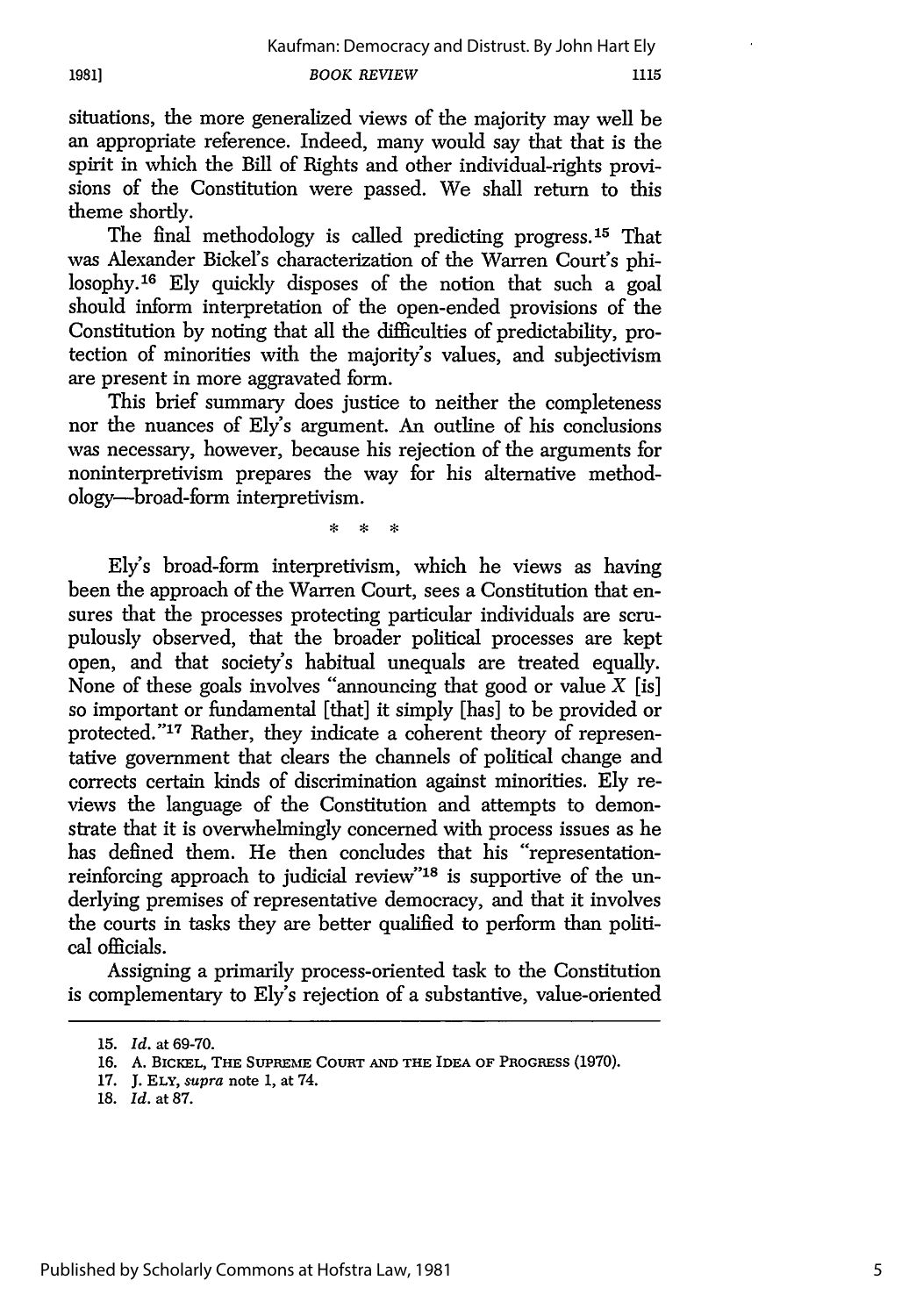1116

model of judicial review. I will focus on the latter aspect of his discussion for two reasons: Justification of a substantive, valueoriented model is more difficult; and the analysis of his processoriented Constitution has already been done, at least to my satisfaction. Normally when asked to review a book, I do not read other reviews before writing my own. This time, however, I had already read Laurence Tribe's criticism of Ely's process theory19 before being asked to write this review. Tribe demonstrates quite persuasively that not only is the Constitution itself concerned with substantive values to a greater extent than Ely admits (although Ely tries quite hard to admit some concern), but more importantly that the choices to be made in facilitating the operation of the political process and in protecting minorities involve substantive-value choices. I will not spend time repeating Tribe's analysis. To get the flavor of Ely's argument, however, it is worth noting that he applauds the Court-created constitutional rights of freedom of association and right to travel, notwithstanding their heavy substantive content, because they are important to his process-oriented theory of representation.<sup>20</sup>

If Tribe is right, and I think he is, then we must face the task that Ely faced in addressing the most difficult question of constitutional law: What are the appropriate sources of law for fashioning substantive choices for the open-ended clauses of the Constitution? Judges who were met with these clauses for the first time faced the same task that faced the early English common law courts or, perhaps a better example, the justices of the Supreme Court in 1789 with respect to the whole Constitution. What does one do when the slate seems so clean? The task is much easier, and much harder, in our day. Much easier because the slate is not so clean. A great deal of history and learning about the business of judging is available. Much harder because there are so many sophisticated critics who earn their living by criticizing, and because there is so much interest in finding "answers" or building models that the eclecticism that has been the hallmark of judging for so long may not be satisfying, at least to the critics.

Judges creating the common law and interpreting statutes, especially vague statutes, have long faced the same problems of identifying the proper sources of law. The best of them have used a

**<sup>19.</sup>** Tribe, *The Puzzling Persistence of Process-Based Constitutional Theories,* **89** YALE L.J. **1063 (1980).**

<sup>20.</sup> J. ELY, *supra* note 1, at 105, 177-79.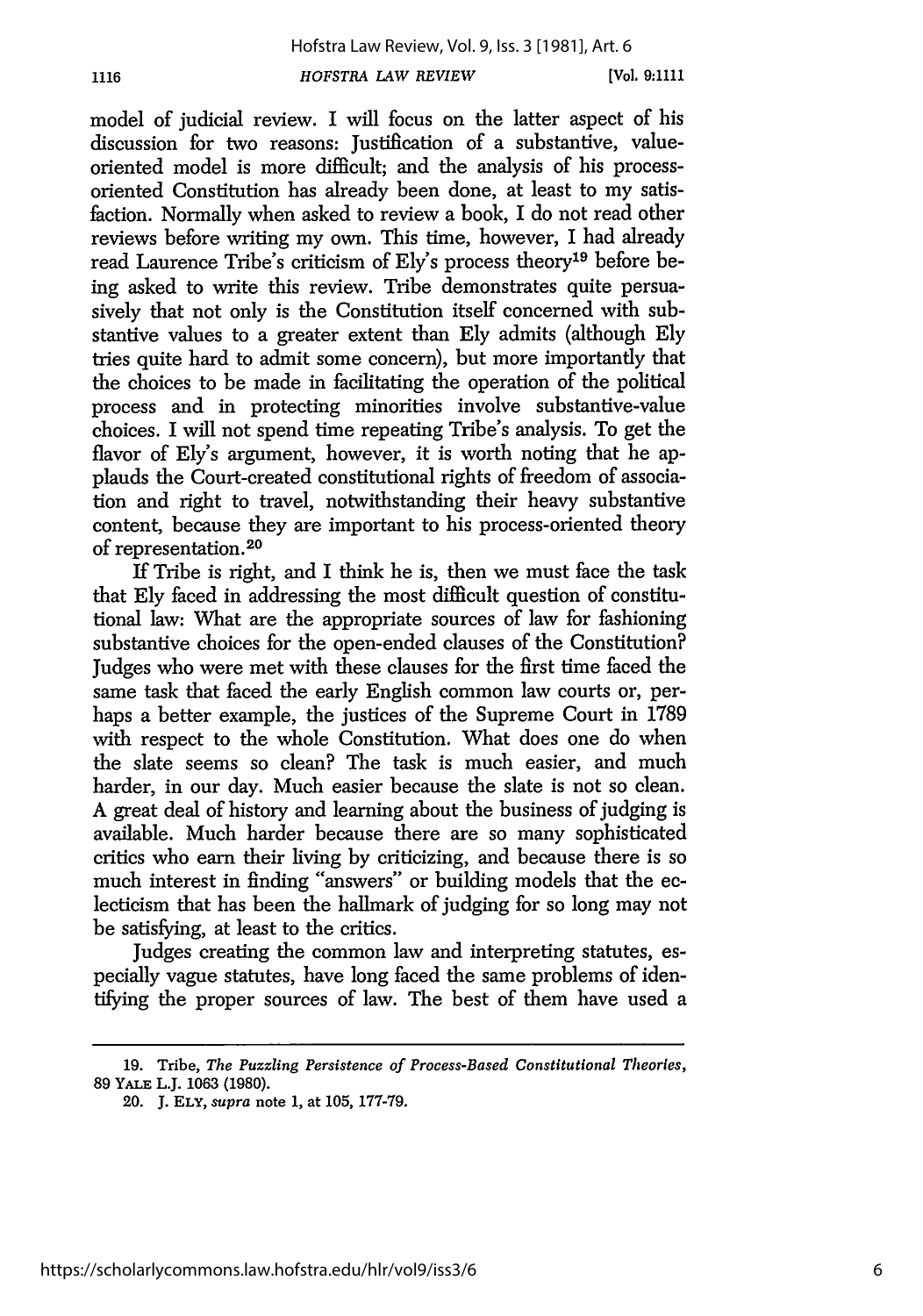### **1981]**

#### *BOOK REVIEW*

blend of the subjective and the objective to respect the past and yet avoid imprisoning the law in it. In the world of statutes, judges have used a similar blend to avoid a mindless literalism that ignores their context and purposes. Sometimes logic, sometimes history, sometimes tradition, sometimes a consensus, sometimes a consensus with a conscious effort to adopt an emerging view, sometimes a combination of some or all of these factors has seemed to be the touchstone, although in view of Ely's properly noted objection to the word "consensus,"<sup>21</sup> perhaps "dominant view" would be a better term. It is no easy task for judges to know which method or blend of methods to use, but they have managed to perform their responsibility to create common law and to interpret statutes for over 750 years in Anglo-American law (and longer, albeit in different circumstances, in other cultures). Perhaps one reason they have been thought successful is that they have by and large managed to combine a policy-making role with a sense of the nonsubjective limitations imposed on that role by notions of reason, history, tradition, and consensus. So far, at least, society has not concluded that the judicial task is impossible to perform and should be abolished.

Ely concedes that an appeal to consensus, perhaps filtered through the judge's own values, "may make some sense in a 'common law' context **. . .** or, perhaps, [where the court is] responding to a broad legislative delegation of decision-making authority." $22$ But he adds:

All too often commentators accustomed to working in fields other than constitutional law **...** seek to transfer their analytical techniques to the constitutional area without dropping a stitch. After all, the inference seems to run, law is law, isn't it, and if it made sense there it should make sense here. The problem is that the constitutional context is worlds away: the legislature has spoken, and the question is whether the court is to overrule it in a way that can be undone only by the cumbersome process of constitutional amendment. That is precisely what constitutional courts must do—quite often, I shall argue. But to do so on the theory that the legislature does not truly speak for the people's values, but the Court does, is ludicrous. <sup>23</sup>

But the proposition is not that the courts should set themselves up willy-nilly to review what legislatures have done in the

<sup>21.</sup> *Id.* at 63-69; *see* notes 13-14 *supra* and accompanying text.

<sup>22.</sup> J. ELY, *supra* note 1, at 68.

**<sup>23.</sup>** *Id.* (footnotes omitted).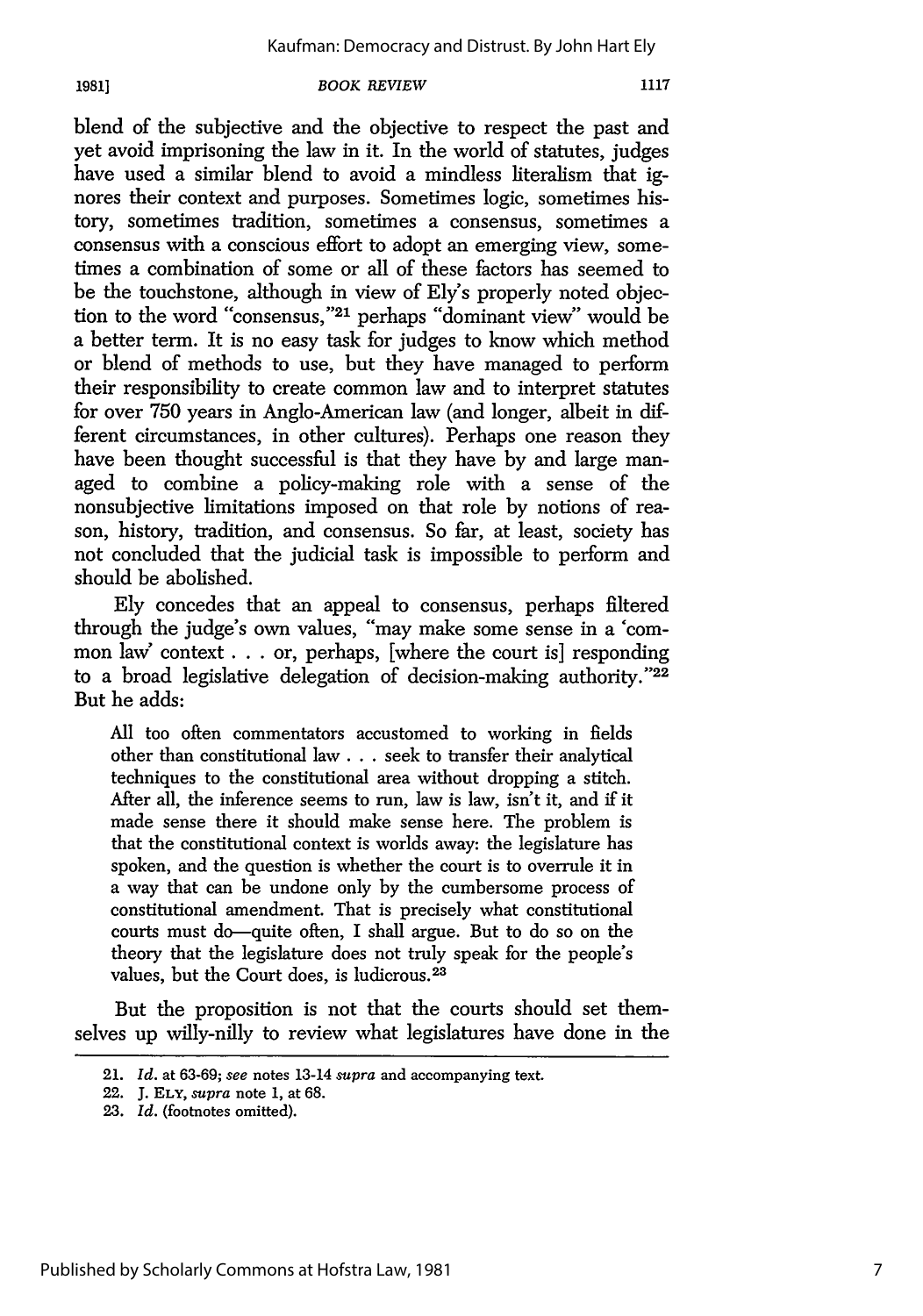1118

name of deciding who truly speaks for "the people's values." Typically, the legislature will have decided to achieve a particular purpose in a particular way, and the claim is that a constitutional provision prohibits either the purpose or the method. If we concede that the institution of judicial review is constitutionally sound, then the Constitution must be viewed as requiring judges to ascertain whether the legislature's choice violates more general principles whose guardianship has been committed to the courts. This is not because courts are necessarily better at ascertaining the people's values, but because their job requires them to focus primarily on long-range principles rather than on short-term objectives.

While it is true that the context of constitutional adjudication is different both because the legislature has acted and because it cannot, even with executive approval, overturn a constitutional decision, it is not really "worlds away." For one thing, the practicalities of lawmaking are such that while non-constitutional decisions are overturned more often than constitutional decisions, they are still not overturned very frequently. Moreover, a constitutional decision may be overturned by the amendment process. The mechanism is cumbersome;<sup>24</sup> it may take time; but it does work. After all, there are twenty-six amendments to the Constitution, and adopting the twenty-sixth amendment, overruling *Oregon v. Mitchell*<sup>25</sup> in part, took only slightly more than six months from the date of that decision.

Furthermore, it does seem appropriate that if substantive content can be given to those provisions, their amendment should be the outcome of a deliberative process that may be time-consuming. The constitutional justification in such cases is that the individual interests that have been recognized seem so important that a stronger expression of dominant popular will than legislative enactment is needed to infringe them. The sometimes lengthy process of constitutional amendment or the kind of change in constitutional climate that results in judges' changing their minds<sup>26</sup> is required in

<sup>24.</sup> There is a controversial procedure for using the legislative power over federal jurisdiction to avoid the necessity for invoking the amendment process. *See Ex* parte McCardle, 74 U.S. (7 Wall.) 506 (1868). There is substantial scholarly authority and stray judicial commentary casting doubt on the constitutionality of that procedure. *See* P. **BATOR,** P. **MISHIKN, D. SHAPIRO** *&* H. **WECHSLER, HART** *&* **WECHSLER'S** THE FEDERAL **COURTS AND** THE FEDERAL SYSTEM 313-65 **(2d** ed. 1973).

**<sup>25.</sup>** 400 U.S. 112 (1970) (provision of federal statute lowering voting age from 21 to 18 invalid as applied to state and local elections).

<sup>26.</sup> *Compare* Furman v. Georgia, 408 U.S. 238, 306 (1972) (Stewart, J., concur-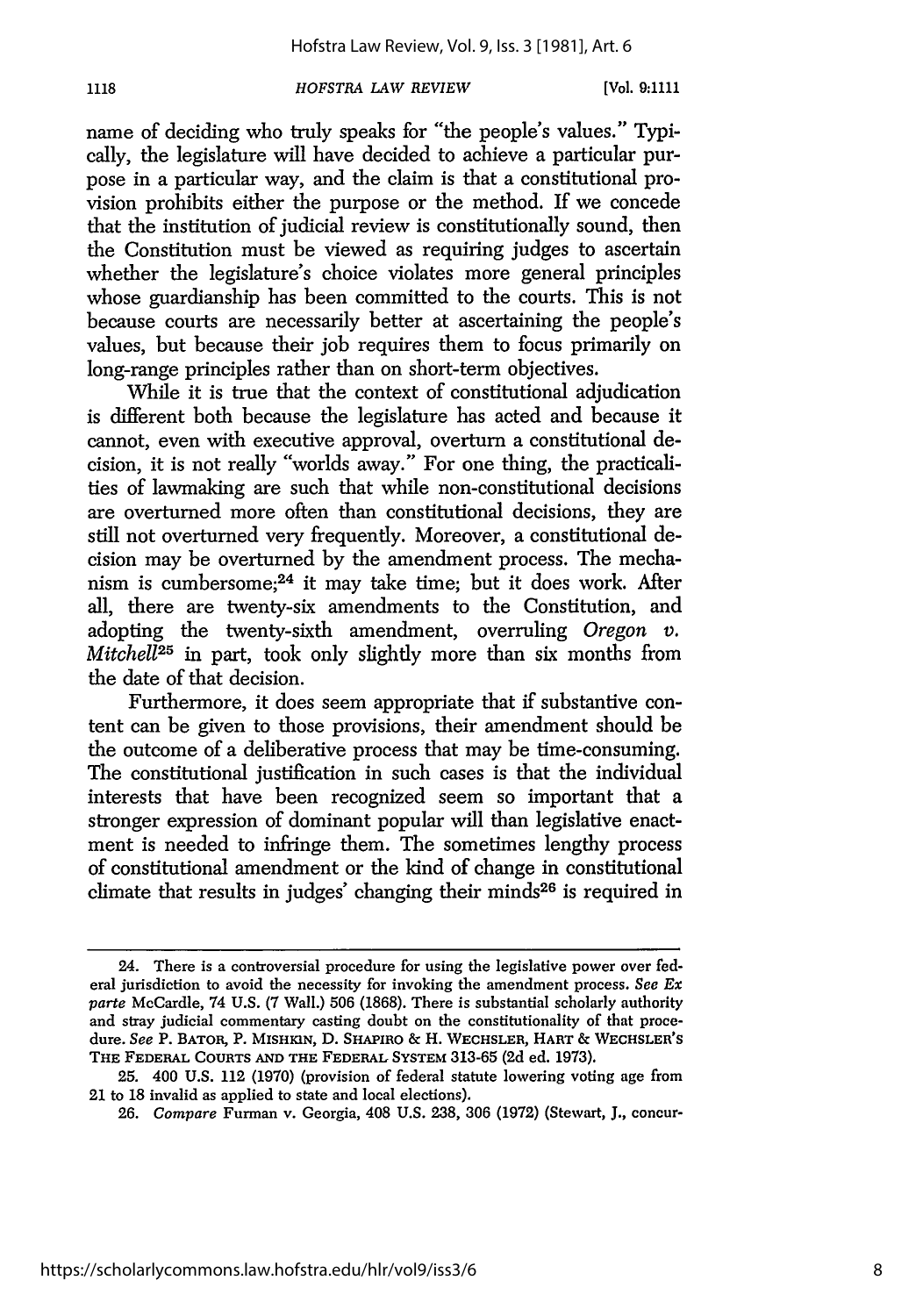*BOOK REVIEW* **1981]**

such situations. That is what the individual-protection provisions of the Constitution are all about.

One might argue that judicial declaration of substantive rights is a two-edged sword, that courts may give constitutional status to principles that deny as well as recognize individual rights. In the first place, the issue of judicial review relates to the question of the appropriateness of exercising power under our current constitutional scheme, not to the results of that exercise. Moreover, as a practical matter, we should remember that it is not often that a decision itself, under one of the open-ended provisions, restricts a liberty or denies equality. Usually when rejecting an individual claim, a court is only refusing to interfere with the action of some other branch of society that has already restricted a liberty or denied an equality. While the court's refusal to interfere adds an imprimatur, it does not inflict the original deprivation itself. If there were no court decision, the deprivation would exist anyhow.

> $\star$  $\star$  $\ddot{\phantom{a}}$

Ely's thesis combines two issues: When is it appropriate to interfere with the legislative choice of substantive values and what are the sources of law by which a court must adjudicate? His conclusion collapses the two issues into one: Since the search for substantive values is illegitimate, only process-oriented goals should be sought in the open-ended provisions.<sup>27</sup> Because he does not admit that his process goals themselves sometimes involve substantive choices, he never faces the issue of how substantive choices are to be made.

 $Ely's$  own historical discussion<sup>28</sup> of the origins of the privileges or immunities clause points the way to the beginning of the elaboration of substantive values. He points out that the repeated refer-

ring) *with* Gregg v. Georgia, 428 U.S. 153, 158 (1976) (Stewart, J., writing for plurality); *compare* Reid v. Covert, 351 U.S. 487 (1956) (Harlan, **J.,** member of majority) with Reid v. Covert, 354 U.S. 1, 65 (1957) (or rehearing) (Harlan, J., concurring in result); *compare* Carter v. Carter Coal Co., 298 U.S. 238, 317 (1936) (Hughes, C.J., concurring) *with* NLRB v. Jones & Laughlin Steel Corp., 301 U.S. 1 (1937) (Hughes, **C.J.,** writing for Court).

**<sup>27.</sup>** In discussing the celebrated footnote in United States v. Carolene Prods. Co., 304 **U.S.** 144, 152-53 **nA (1938), Ely** suggests the articulation there of a standard of judicial inquiry that addresses "not **. . .** whether this or that substantive value is unusually important or fundamental, but rather **...** whether the opportunity to participate either in the political processes **by** which values are appropriately identified and accommodated, or in the accommodation those processes have reached, has been unduly constricted." **J. ELY,** *supra* note **1,** at **77.**

**<sup>28.</sup> J. ELY,** *supra* note **1,** at **22-30.**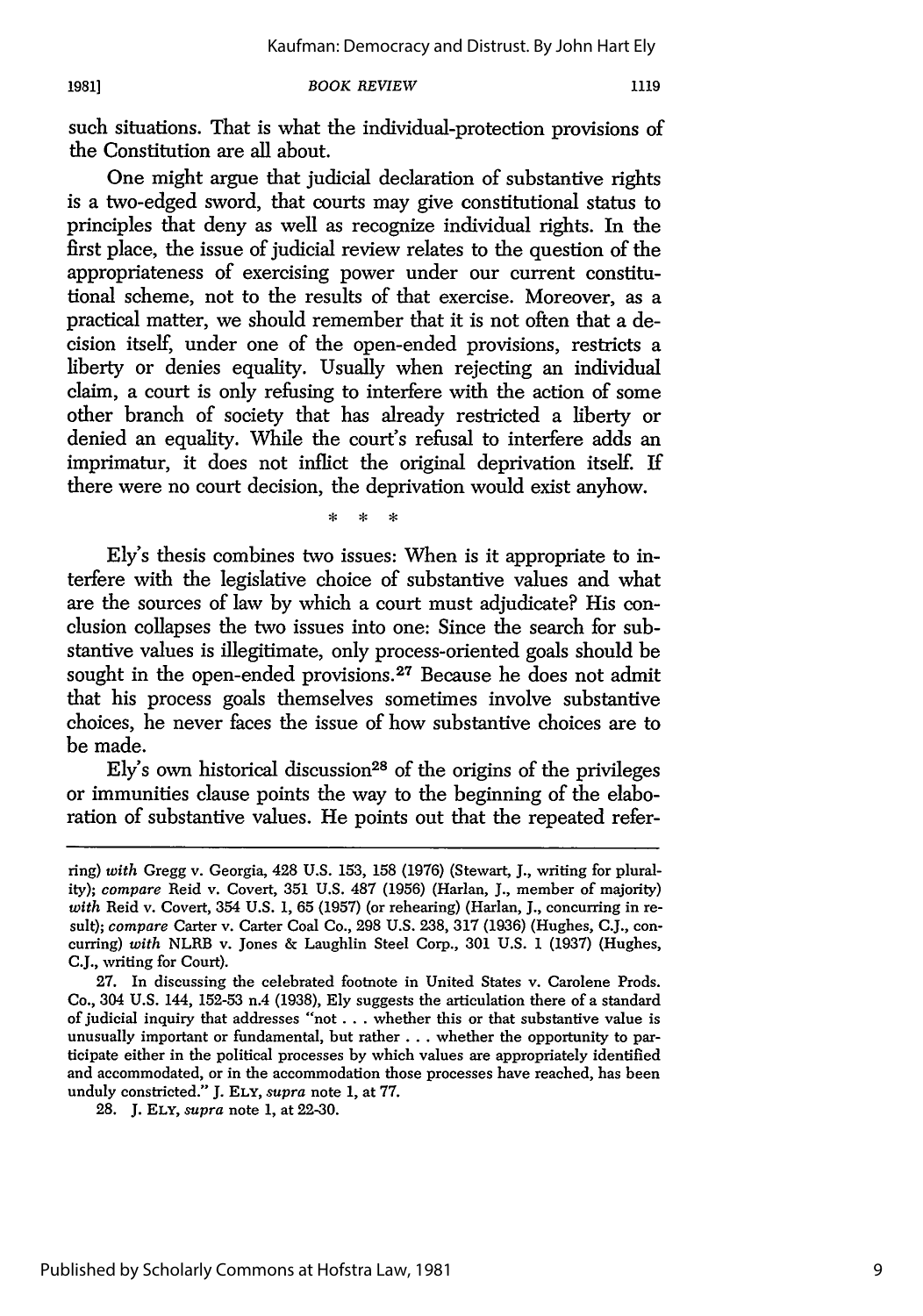ences by the framers of the fourteenth amendment to Justice Washington's dictum in *Corfield v. Coryel129* are the key to interpreting the privileges or immunities clause.<sup>30</sup> Here is what Washington said:

What these fundamental principles are, it would perhaps be more tedious than difficult to enumerate. They may, however, be all comprehended under the following general heads: Protection by the government; the enjoyment of life and liberty, with the right to acquire and possess property of every kind, and to pursue and obtain happiness and safety; subject nevertheless to such restraints as the government may justly prescribe for the general good of the whole. The right of a citizen of one state to pass through, or to reside in any other state, for purposes of trade, agriculture, professional pursuits, or otherwise; to claim the benefit of the writ of habeas corpus; to institute and maintain actions of any kind in the courts of the state; to take, hold and dispose of property, either real or personal; and an exemption from higher taxes or impositions than are paid by the other citizens of the state; may be mentioned as some of the particular privileges and immunities of citizens, which are clearly embraced by the general description of privileges deemed to be fundamental: to which may be added, the elective franchise, as regulated and established by the laws or constitution of the state in which it is to be exercised. <sup>31</sup>

Ely adds that the list was meant to be only representative, not exhaustive, and then quotes Bickel's statement that the framers were aware that they had chosen language capable of growth. <sup>32</sup>

If Washington's language is to be taken as a starting point, judges are not writing on a clean slate. They have at least as good a starting point as they have when interpreting the contract clause or first amendment. Indeed, "the enjoyment of life and liberty **. . .** subject nevertheless to such restraints as the government may justly prescribe for the general good of the whole" sounds rather like what has become known as substantive due process. But how does a judge proceed beyond Justice Washington's formulation? Here is where the common law tradition is useful. If one credits the drafters of the Constitution, especially its amendments, with

<sup>29. 6</sup> F. Cas. 546 (C.C.E.D. Pa. 1823) (No. 3,230).

<sup>30.</sup> J. **ELY,** *supra* note 1, at 28-30.

<sup>31. 6</sup> F. Cas. at 551-52, *quoted in* J. ELY, *supra* note 1, at 29.

**<sup>32.</sup>** J. **ELY,** *supra* note 1, at 30 (quoting Bickel, *The Original Understanding and the Segregation Decision,* 69 HARv. L. REV. 1, 63 (1955)).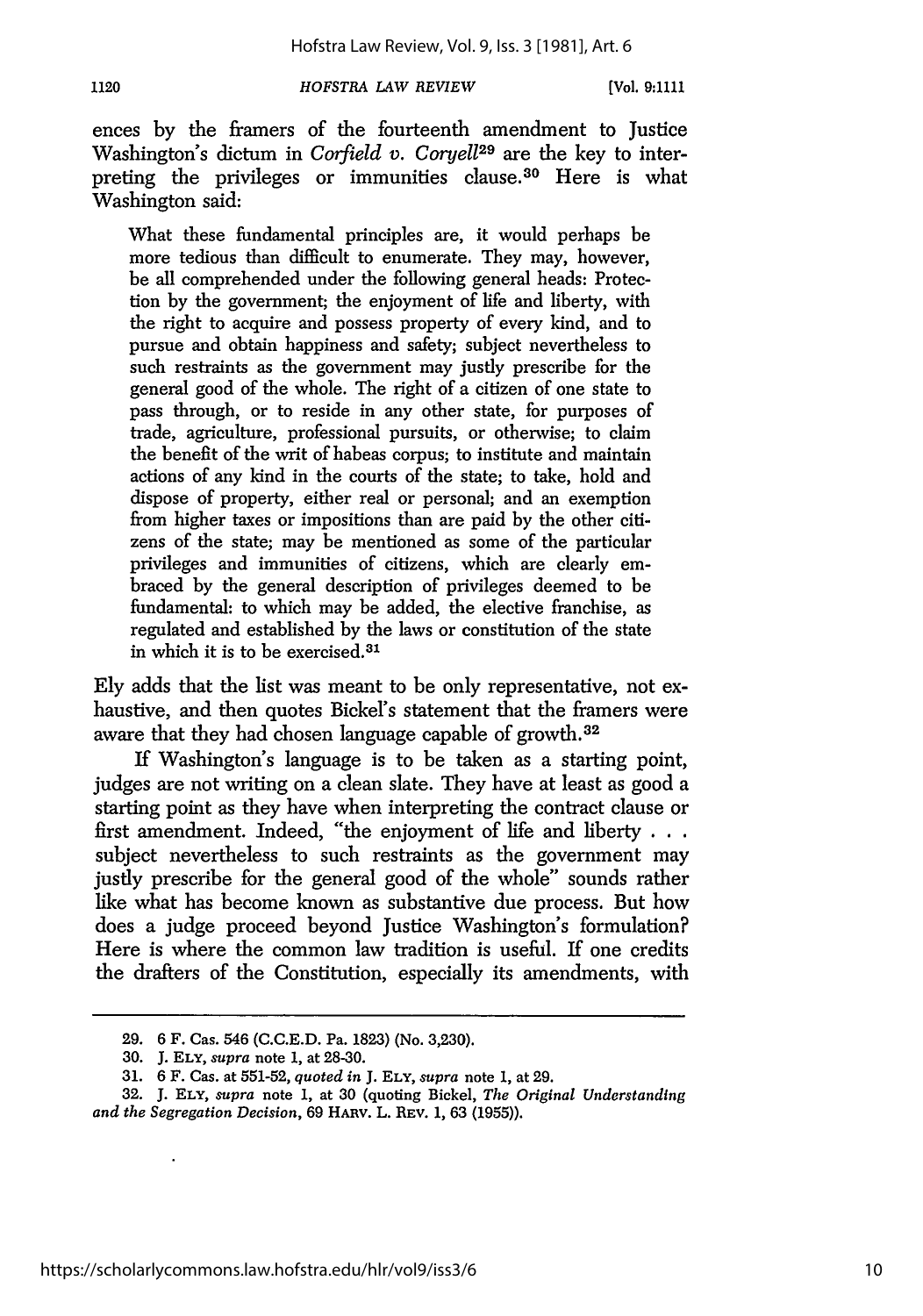any sense about what they were doing, one would credit them with understanding that judges would behave like judges in performing their tasks. Judges who considered the text and legislative history and found general statements, conflicting principles, or ambiguity would use familiar techniques and additional sources of law: What rights have already gained constitutional recognition? What general statements of individual rights have established themselves? What analogies can be drawn between these two groups? How do these rights apply in the particular current context? There is no magic touchstone or formula. Reason, history, current consensus (or dominant view), and the judge's best guess on these issues are not separate arguments. They blend together in the process of judging. One of our better judges tried to sum it up as best he could some sixty years ago: "History or custom or social utility or some compelling sentiment of justice or sometimes perhaps a semiintuitive apprehension of the pervading spirit of our law must come to the rescue of the anxious judge, and tell him where to go."33 In constitutional matters, one may or may not like having that kind of judgment left to judges in a representative democracy. But once we established judicial review, and once our society became industrialized and then regulated so that government became pervasive, that is where our system has taken us. Thus, following the implications of Ely's own admonition to look at the language of the clause through the lens of its legislative history, it would seem that attempting to put the privileges or immunities clause in a processoriented straight jacket, usable only by certain disadvantaged minorities, 34 is unnecessary and unwarranted.

Unless. Unless there is some overriding constitutional imperative. One such imperative that Ely seeks to establish is restricting appropriate constitutional adjudication to various process-oriented goals, including protecting minorities by requiring equal treatment. Aside from the necessity of using substantive values to make process choices, a matter that we have already noted, 35 the argument also appears to be severely weakened by Ely's own account of the history of the fourteenth amendment.<sup>36</sup> Ely's argument for de-

**1981]**

**<sup>33.</sup>** B. CARDOZO, THE NATURE OF THE **JUDICIAL** PROCESS 43 **(1921).** For a more modem elaboration, see Wellington, *Common Law Rules and Constitutional Double Standards: Some Notes on Adjudication,* **83** YALE L.J. 221, 246-47 **(1973).**

<sup>34.</sup> Ely makes an interesting attempt to link the suspicious-classification **doc**trine with unconstitutional-motivation analysis. J. ELY, *supra* note **1,** at 145-70.

<sup>35.</sup> *See* notes **19-20** *supra* and accompanying text.

**<sup>36.</sup>** J. **ELY,** *supra* note **1,** at **15-18.**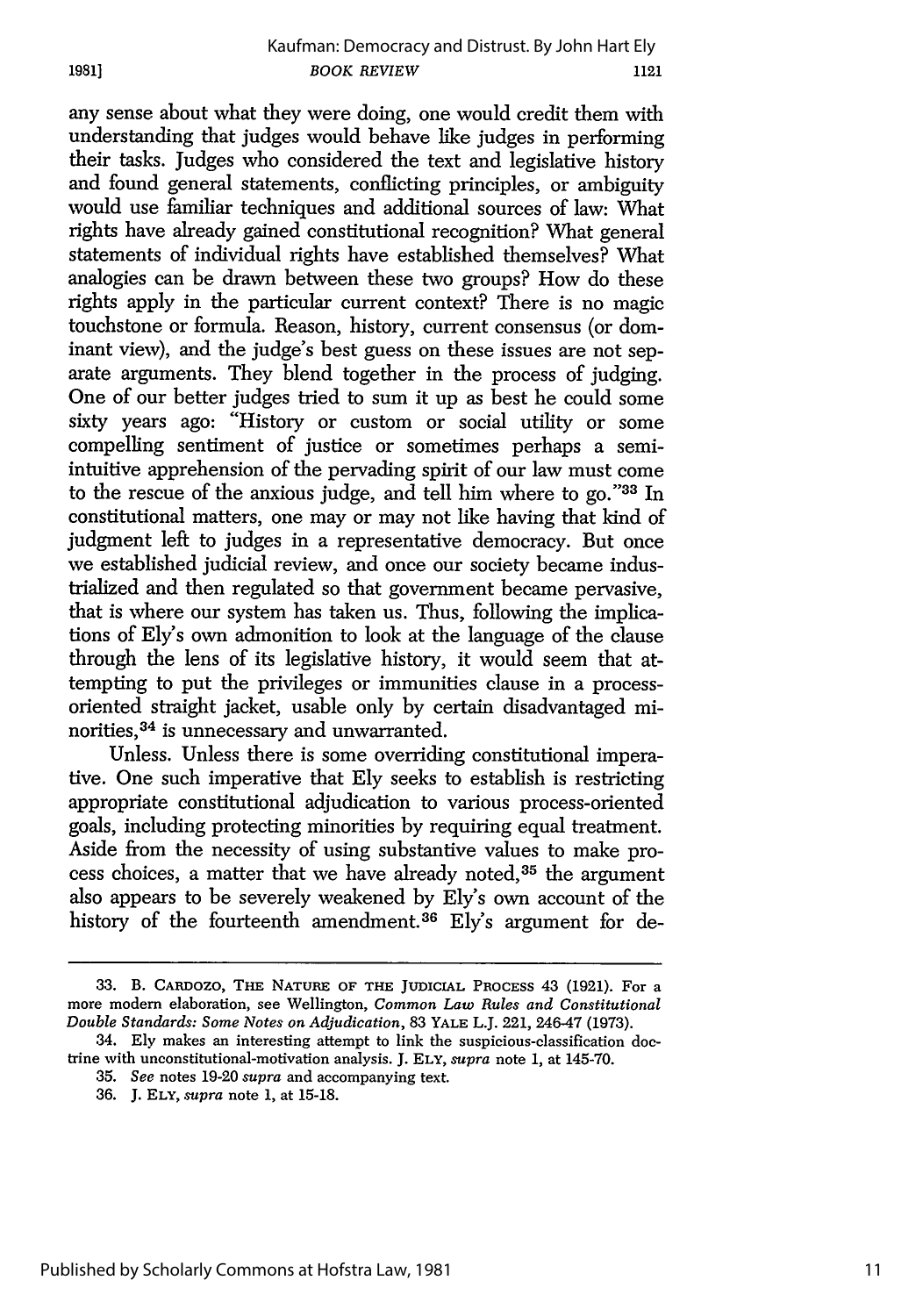clining to give it substantive content, and limiting it to a process "representative democracy," and his desire that our constitutional history had given our judges a more restricted role. Had he not so honestly demonstrated the growth-content that the open-ended provisions were meant to embody, he could simply have enunciated a principle that a court should not overturn a legislative enactment without the aid of a specific constitutional directive. But despite his earlier suggestion, which we have already considered.<sup>37</sup> that the courts could simply ignore these provisions, his own evidence suggests that that would fly in the face of the purpose of those provisions.

1122

It is now time to mention that there is not one problem, but two, in giving substantive content to the open-ended constitutional provisions. The first is the one we have just considered, that of identifying the rights to be protected under the provisions. With the help of Ely's evidence and analysis I hope that he and I have persuaded you that that task is not much more difficult than other tasks the Supreme Court has managed-for instance, the establishment of judicial review, the early elaboration of the contract clause, or the more recent elaboration of the first amendment. The second problem is how to choose between rights so identified and other individual rights or powers granted to government under different Constitutional provisions. Of course, you may say that once one has identified rights under the fourteenth amendment, the problem is the same as when rights under, say, the first amendment are involved. I agree. Is there, however, any alternative to the eclectic method of the common law, the blend of reason, history, current consensus or the judge's best guess? Ely does not really address the issue, but, having rejected the method as illegitimate for identifying substantive rights, he would not be likely to embrace it in resolving this constitutional problem. I would suggest, however, that historically judges have adopted the common law method in resolving this kind of constitutional conflict, and I know of no competitor. Is it also too much to suggest that if that method is appropriate for resolving conflicts among constitutional rights, that is an additional argument for suggesting its utility in helping identify rights in the first place?

<sup>37.</sup> *See* note 6 supra and accompanying text.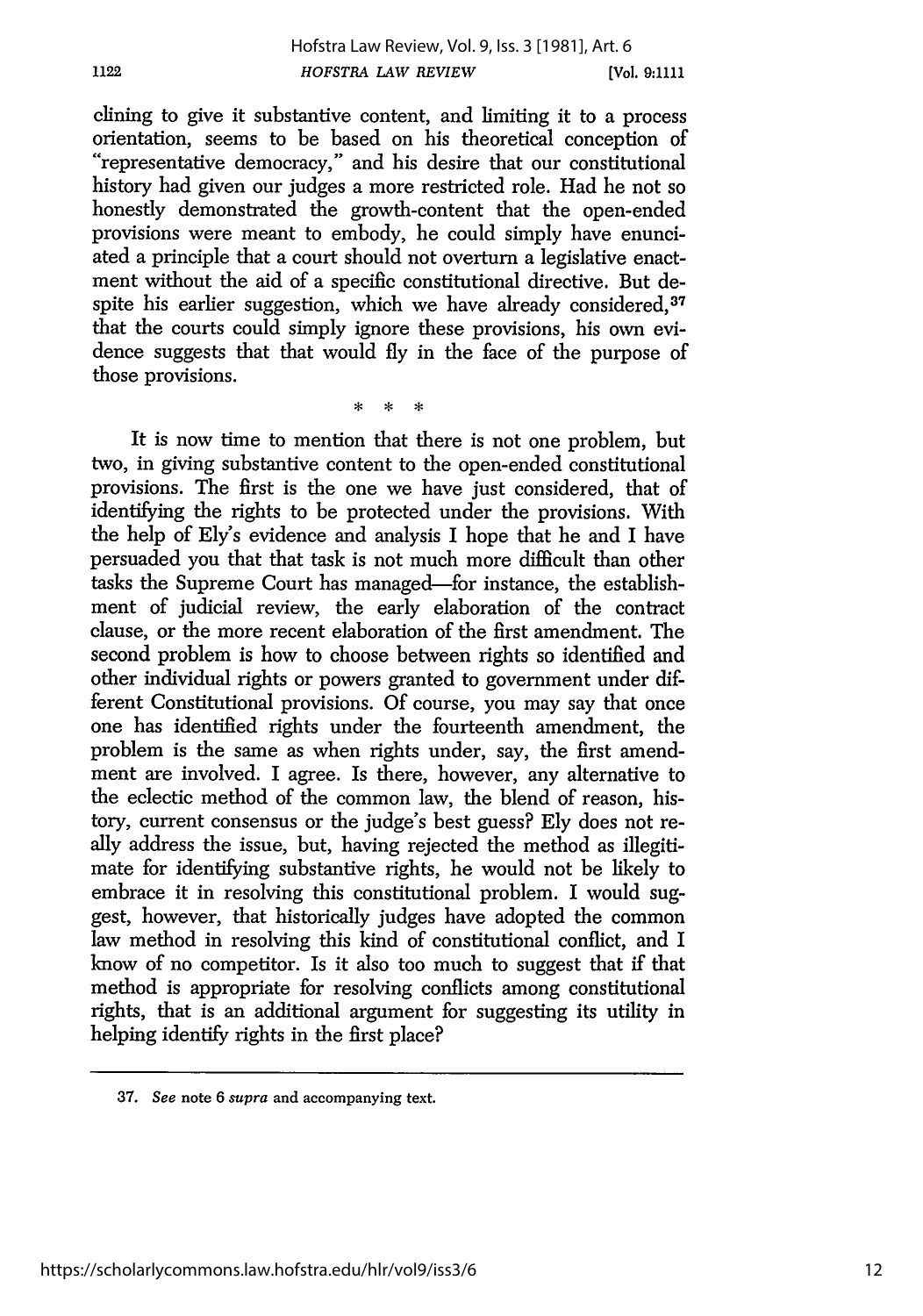Perhaps I need mention *Lochner v. New York*<sup>38</sup> and Roe v. *Wade*<sup>39</sup> before ending what long ago became a book review that has gotten out of hand. A court has a difficult task whenever it must interpret a constitutional provision that does not contain the specificity of the age limit for various governmental positions. But, by this time, it should be no surprise that I think the task is just as difficult with those unmentioned rights that Ely sees as process oriented (freedom of association and the right to travel) as with those rights that he sees as involving a choice of substantive values, such as those involved in, say, *Meyer v. Nebraska,40 Pierce v. Society of Sisters,41 Lochner, Griswold v. Connecticut,42* and *Roe.* The problem is not only that of identifying a constitutional right, but also that of choosing between such a right and others concurrently being asserted. In each one of those cases, there was not only the question of deciding whether an individual right had constitutional status, but whether it should prevail over a legislative choice that also claimed a constitutional status. In choosing, a court may make a decision that will seem wrong in a later day. *Lochner* is such a case, but it was "wrong" as much, or perhaps more, because it overvalued the individual's "freedom to contract" in the circumstances of that case as because it thought an individual liberty with constitutional status was involved. 43 Turning to *Roe v. Wade,* which was probably crucial to the development of Ely's thesis, it is not at all clear to me that the decision in *Roe* will be the *"Lochner"* of a later day.44 It was not a decision that came out of the blue. The bundle of rights created by the decisions from *Meyer* and *Pierce* through *Skinner v. Oklahoma,45 Griswold, and Eisen-*

44. Ely has pressed this analogy at length. *See* Ely, *The Wages of Crying Wolf: A Comment* on Roe v. Wade, 82 YALE L.J. 920, 937-49 (1973).

45. 316 U.S. 535 (1942).

<sup>38. 198</sup> U.S. 45 (1905).

<sup>39. 410</sup> U.S. 113 (1973).

<sup>40. 262</sup> U.S. 390 (1923).

<sup>41. 268</sup> U.S. 510 (1925).

<sup>42. 381</sup> U.S. 479 (1965).

<sup>43.</sup> *Lochner* is one of Ely's least favorite substantive due process cases. However, note Ely's description of the just compensation clause as process-oriented because it doesn't set up property as an untouchable fundamental interest. Property may be taken so long as compensation is paid. **J. ELY,** supra note 1, at 97. On that theory, the employer in *Lochner* might also have brought himself within the due process clause by asserting his employee's interest not to have his property, i.e., his ability to earn money in the proscribed working period, taken without payment of compensation. Given the ingenuity of lawyers, one might imagine that they would eventually find a process-oriented formula for *Roe v. Wade.*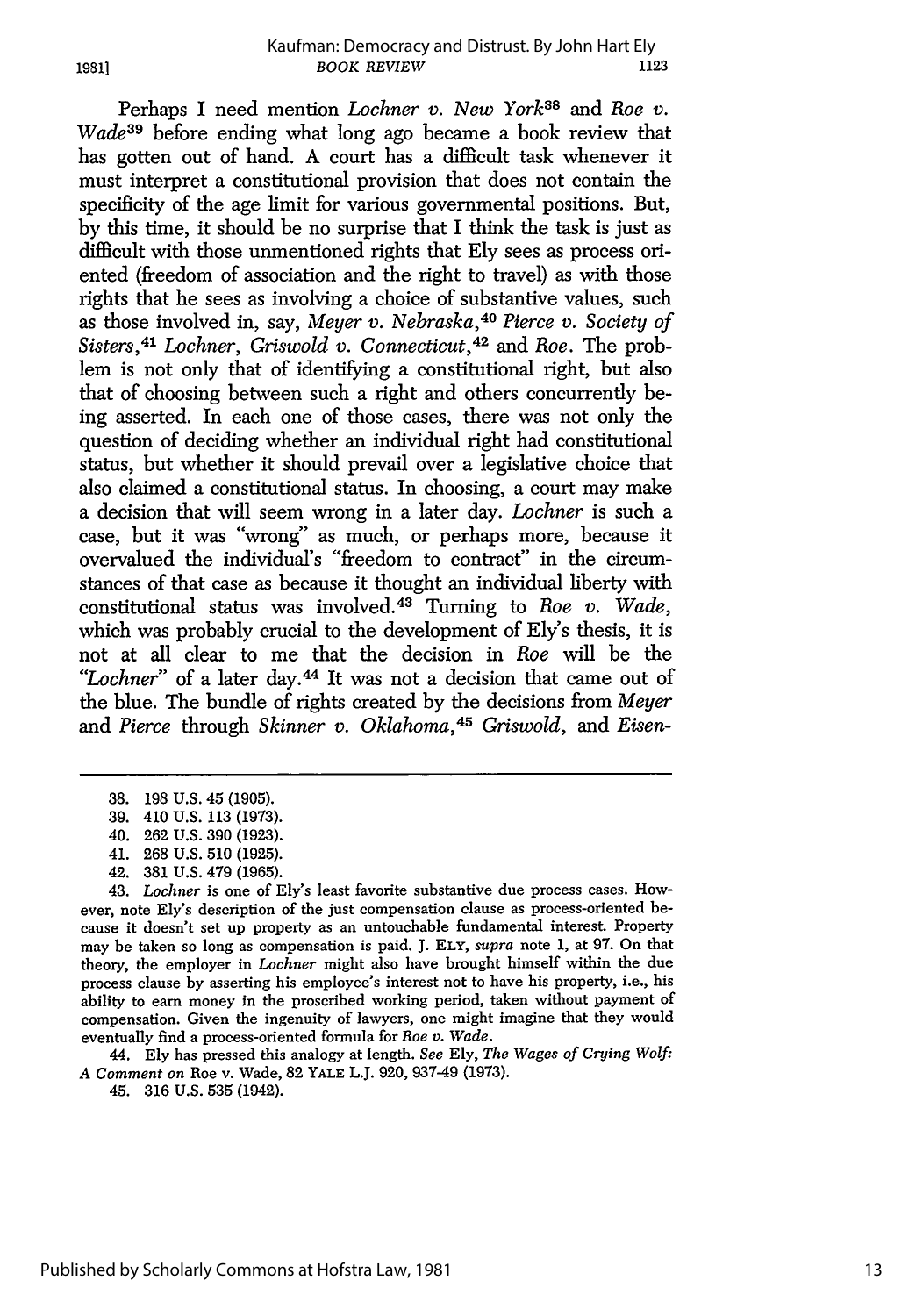*stadt v. Baird46* provided a foundation of principles relating to individual decisionmaking in family and procreation matters that presage the recognition of the constitutional right asserted in *Roe.<sup>4</sup> <sup>7</sup>*

Recognizing such a right, however, is the beginning, not the end, of that case. Constitutional status was also sought for the rights of the unborn, and the legislature was asserting its own constitutional power of choice with respect to establishing rules governing conduct. Although Ely disagrees, I am less impressed by the legislature's claim to choose between the substantial constitutional assertions of two individuals. I view the conflict as essentially one between a woman and an egg-embryo-fetus at various stages of development. This was one of those agonizing choices between two enormously compelling claims where I do not think the decision should be made easier by denigrating the strength of the claim of the other side. I know of no case in constitutional history in which the constitutional claims were of greater magnitude. Yet I think it was appropriate and courageous for the Court to decide that whatever weight it would accord the legislative act, it, and not the legislature, was the appropriate forum for decision. It attempted to find a formula that protected each right when it seemed strongest—the mother's in the early period of pregnancy and the fetus' in the late stages-although my own sense is that even on the Court's own terms the fetus did not receive enough protection in the late stages. It is not, however, the purpose of this review to analyze *Roe v. Wade,* but only to demonstrate that the issue in that case was properly conceived as involving a clash of two constitutional claims, and hence appropriate for judicial resolution, rather than being a gratuitous excursion by the Court into legislative decisionmaking.

> $\star$ sk. طه

I began by expressing warm admiration for John Ely's book. I conclude the same way. Ely has contemplated both the difficult and controversial task that the dominant view of judicial review has placed on the courts and the alternative restricted notion of nonenforcement of the open-ended clauses. Accepting neither, he has reinterpreted the constitutional evidence relating to these

<sup>46. 405</sup> U.S. 438 (1972).

<sup>47.</sup> *See* Heymann & Barzelay, *The Forest and the Trees:* Roe v. Wade *and its Critics,* 53 B.U. L. REv. 765 (1973).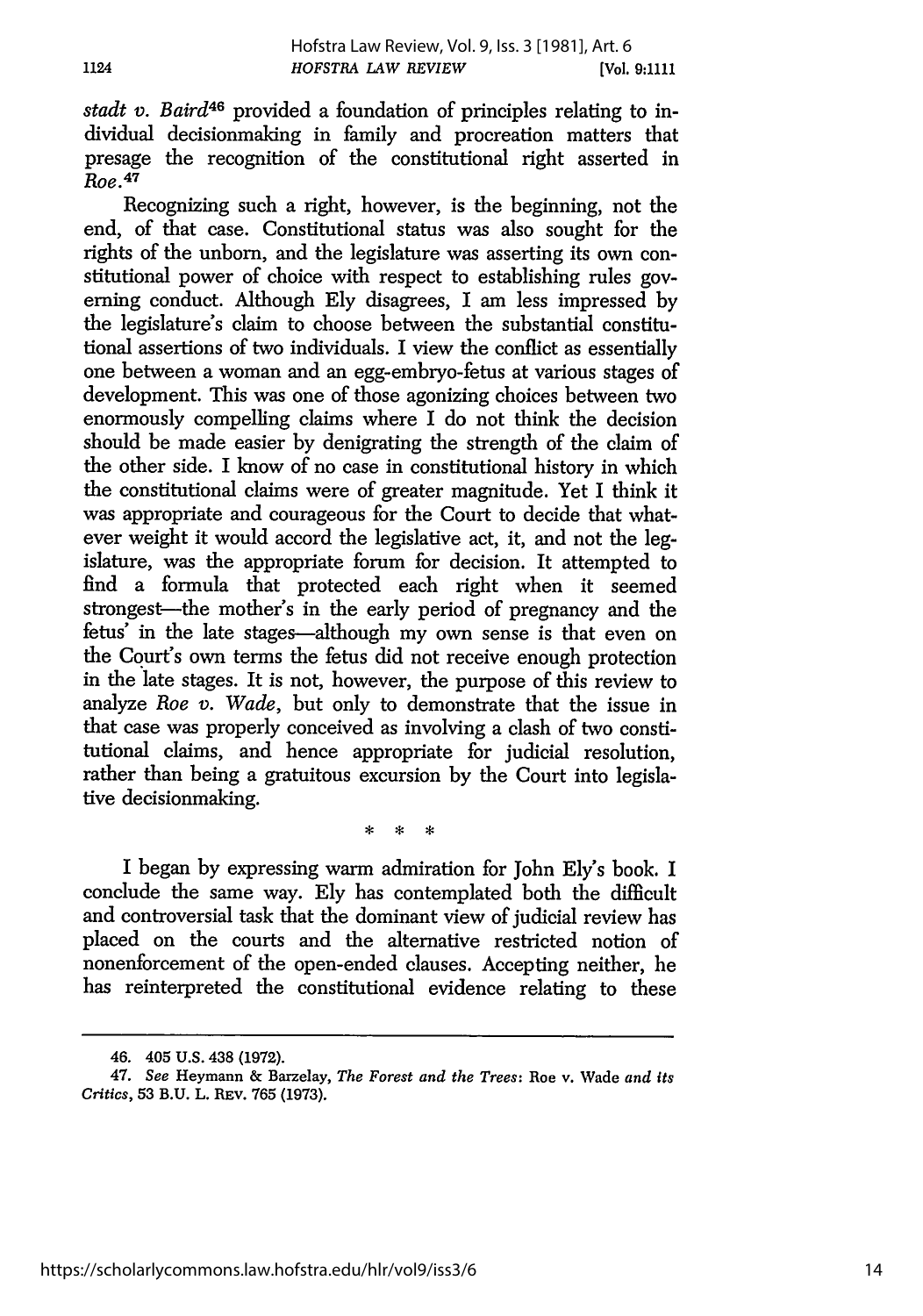clauses in the light of a well-thought-out theory designed to find a justifiable place for the judiciary in a constitutional democracy. The book is a *tour de force.* It reminds me of the first *tour de force* on constitutional law-Alexander Bickel's, *The Least Dangerous Branch.48* I admired that book too. But admiration is not the same as agreement and, as I disagreed with the essential thesis of that book,<sup>49</sup> so I disagree with the essential thesis of this one. But you should read it because it is a wonderfully intelligent and powerfully written book. John Ely will certainly make you think; perhaps he will even seduce you.

**1981]**

<sup>48.</sup> A. BICKEL, THE **LEAST** DANGEROUS BRANCH **(1962).**

<sup>49.</sup> Since I have incorporated Tribe's review of **Ely** by reference, *see* notes 19- 20 *supra* and accompanying text, I will also incorporate Gunther's review of Bickel, Gunther, *The Subtle Vices of the "Passive Virtues"--A Comment on Principle and Expediency in Judicial Review,* 64 COLUM. L. REv. 1 (1964), with which I also agree.